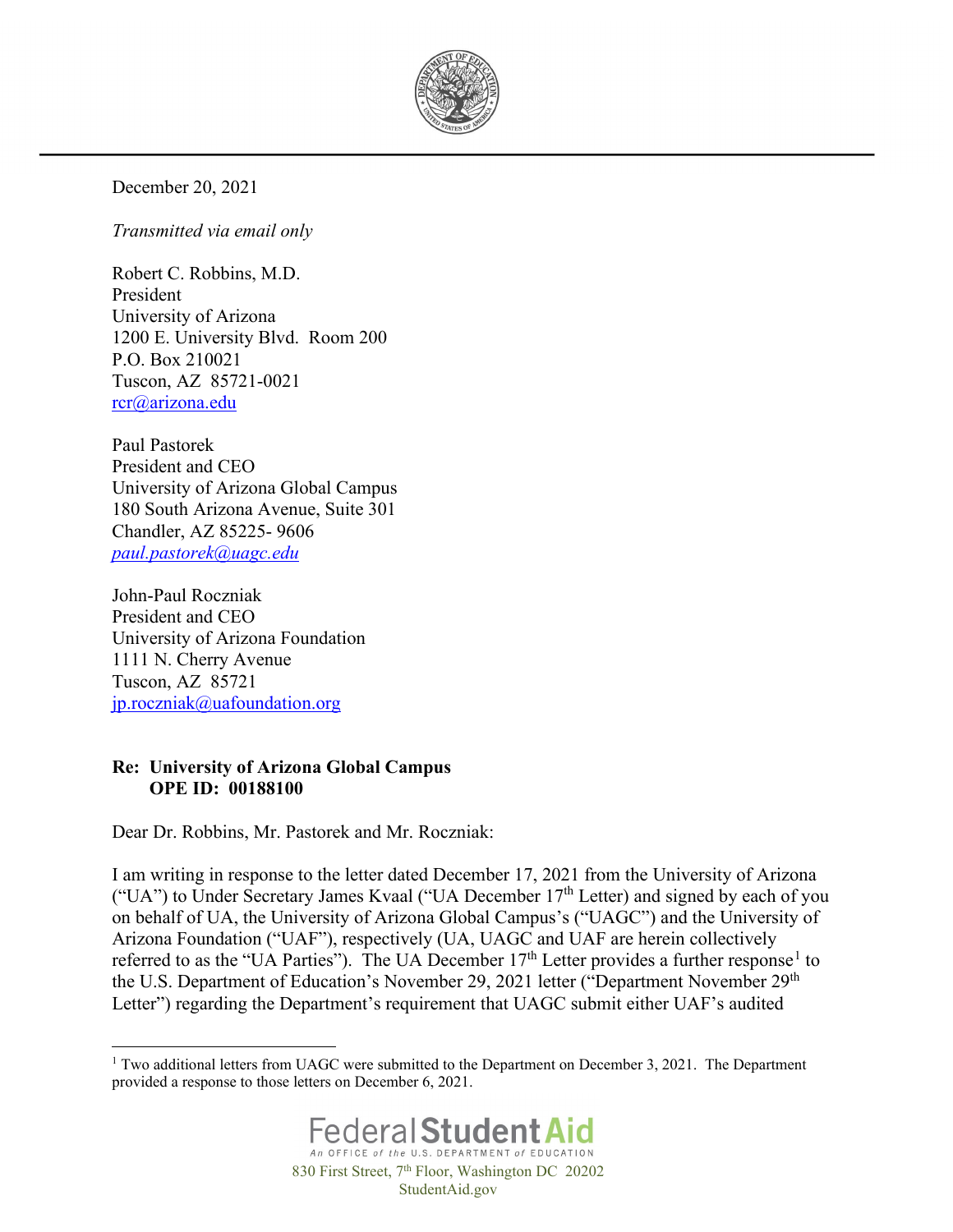consolidated Same Day Balance Sheet/Statement of Financial Position and consolidated financial statements, or submit a 25% letter of credit ("New Owner LOC"). The Department November  $29<sup>th</sup>$  Letter required UAGC to either submit an auditor engagement letter, or notify the Department that it would post the 25% New Owner LOC. The deadline for this requirement was December 13, 2021. As requested by UAGC in a letter dated December 3, 2021, the Department provided an extension of the deadline to December 20, 2021. The UA December 17<sup>th</sup> Letter sets forth three "options" and requests a further extension until January 31, 2022 for UAGC to notify the Department whether the consolidated SDBS/financial statements or the New Owner LOC were feasible.

#### **Department Options**

The Department has considered the options identified by the UA Parties in the UA December  $17<sup>th</sup>$  Letter, and the implications of UA's indemnification agreement with UAF. The Department has determined that it will (contingent on reaching agreement on the details of Options C and D), allow UAGC to continue participating in Title IV programs upon UAGC's selection and the UA Parties' full implementation on the specified timeline of one of the following Department Options:

**Option A.** UAGC will submit an auditor engagement letter and audited consolidated SDBS and consolidated annual financial statements at the level of UAF, as more fully described in the Department November 29<sup>th</sup> Letter. As has been acknowledged in discussions between the Department and UAGC and UA, despite the position taken by UAF's auditor, other auditing firms have expressed the view that a consolidated SDBS and annual financial statements is appropriate.

**Option B.** UAF will submit a 25% New Owner LOC, as more fully described in the Department November  $29<sup>th</sup>$  Letter. The New Owner LOC cannot be reduced to 10% as requested in footnote 2 of the UA December 17<sup>th</sup> Letter because a 25% New Owner LOC is the Department's standard requirement when a new owner does not have two years of acceptable audited financial statements.

**Option C.** UA will add its signature to the Department's Temporary Provisional Program Participation Agreement ("TPPPA") with UAGC, and if continued participation is approved following the Department's review of the change in ownership, the Provisional Program Participation Agreement ("PPPA") and any future full certification Program Participation Agreement ("PPA"). UA thereby will become jointly and severally responsible with UAF and UAGC for any Title IV liabilities. UA will be required to provide an updated statement of public status. Because the November 16, 2020 Indemnification Agreement does not include the Department as a party or a beneficiary, this option provides for UA's direct assumption of liability by signing the participation agreement, and does not require the Indemnification Agreement to be amended, as is required by Option D.

**Option D.** UA and UAF will amend the November 16, 2020 Indemnification Agreement to add the Department as a party, and provide the Department with the right to make a direct claim on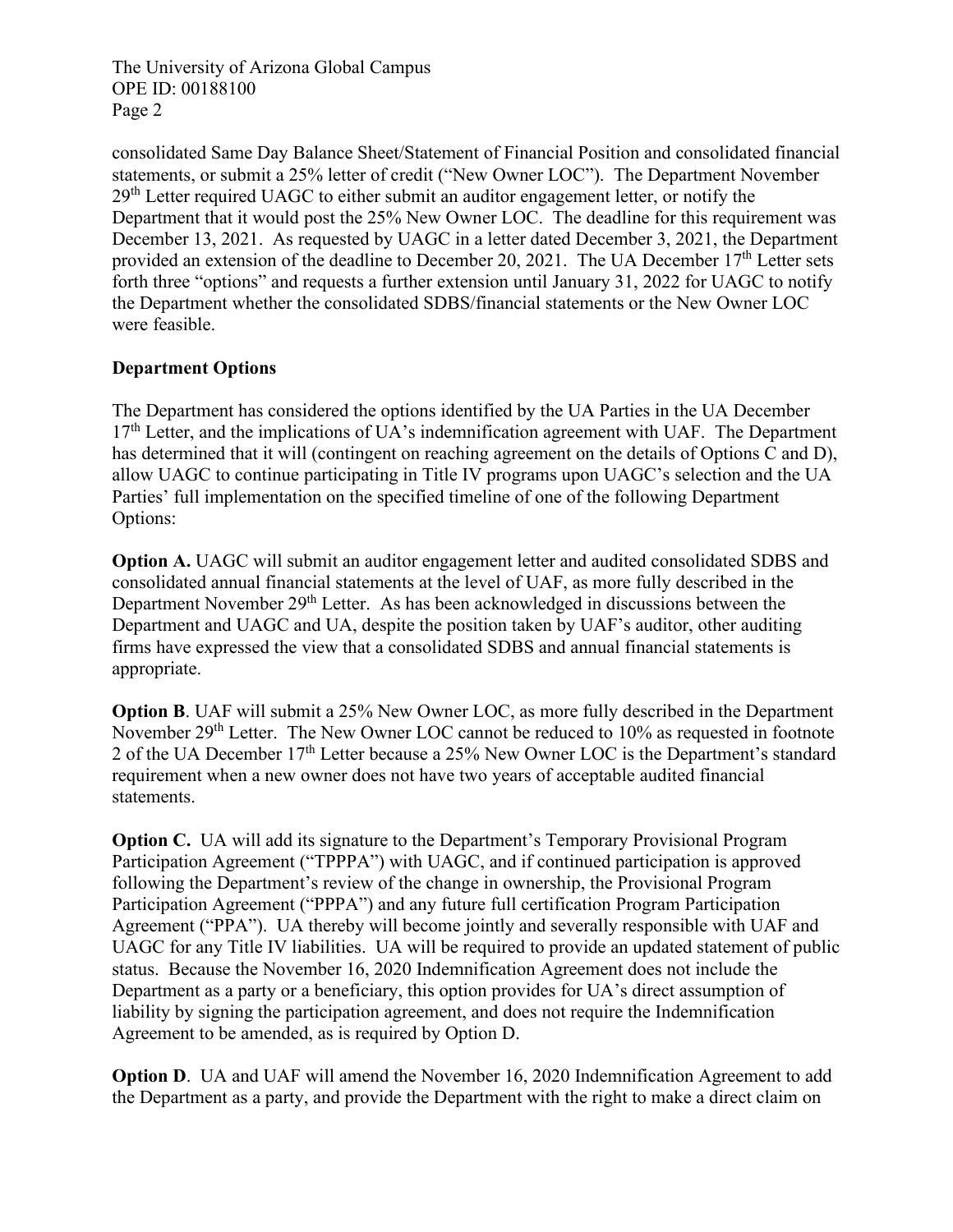UA for any losses resulting from UAGC's participation in Title IV programs. The amendment will also contain a representation from UA that its status as a public institution extends to its indemnification to the Department for any Title IV liabilities. The amendment will also include a default provision (or similar protection) in the event that UA reduces or cancels the agreement as described in Paragraph 9, or the agreement ends. However, before the Department agrees to this alternative, it will need additional information, including a copy of any insurance policy that has been procured in respect of UA's obligations under the Indemnification Agreement. In addition, this option will be available only if the Department, UA and UAF can reach agreement on all terms, including acknowledgement of the amendment by any insurance company that provides coverage. UA will be required to provide an updated statement of public status.

Under Option C or D – either of which provides the direct financial backing of UA for Title IV liabilities -- the Department will accept an audited combined SDBS and combined annual financial statements.

Although the UA Parties' Option 3 ("Alternative Path Forward") may ultimately be a viable path forward for the UA Parties to restructure their relationship, the Department does not consider Option 3 a viable option in the near term to cure UAGC's failure to submit the required UAF consolidated SDBS.

## **Required Timeline and Conditions**

The Department cannot agree to an open-ended extension to January 31, 2022 for the UA Parties to select an option. As a condition of UAGC's continued participation, the UA Parties must notify the Department no later than January 4, 2022 of the Department Option that the UA Parties intend to pursue, and describe in detail steps already taken and how they will execute completion of the selected option no later than January 10, 2022.

In footnote 4 of the UA December  $17<sup>th</sup>$  Letter, the UA Parties state that they would be "willing to accept heightened cash monitoring Level 1 and periodic enrollment and financial status reporting if the Department believes such measures become necessary next year." To protect borrowers and students during this further extension while the selected option is being fully implemented, UAGC will be subject to the conditions set forth below, which include periodic reporting and Heightened Cash Monitoring Method 1 (HCM1). The conditions will apply until the Department releases UAGC from the conditions, which will be no sooner than when the UA Parties are in full compliance with the selected option.

## **Financial and Enrollment Reporting Condition**

The UA Parties must submit the following reports on a monthly or bi-weekly basis as described below:

1. Bi-weekly cash balance submission that outlines available cash on hand, submitted separately for each of the UA Parties. Please provide details of what is included in the cash balance.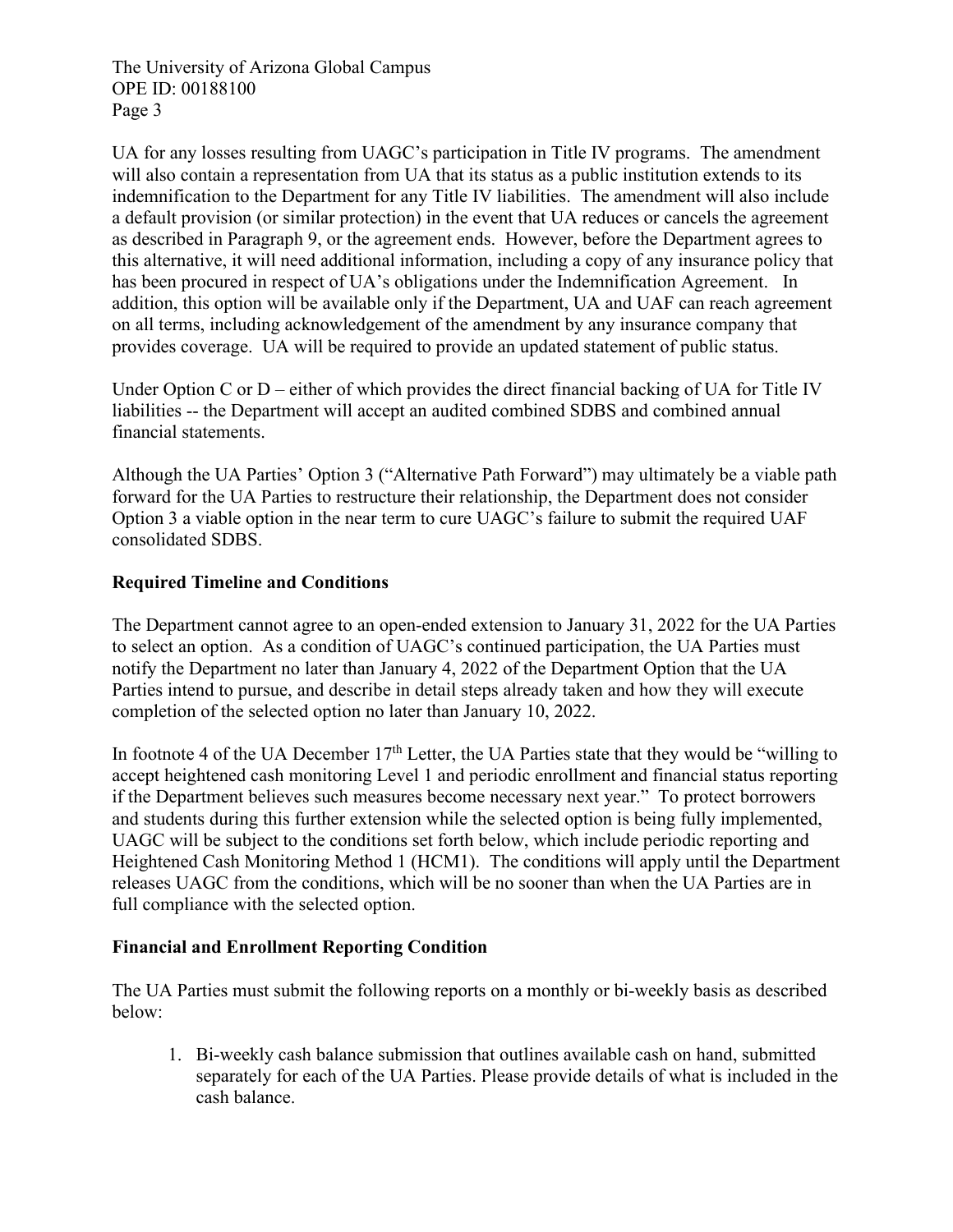- 2. Monthly report with the following information contained in a separate report (containing all items) for each of the UA Parties (except as otherwise indicated for UAGC only):
	- i. Actual and projected cash flow statement that breaks-out each anticipated inflow and outflow by line item and amount as indicated on the sample cash flow statement, with business and financial disclosure notes (sample enclosed);
	- ii. Any important financial transaction that has a material effect on that party's financial condition;
	- iii. Explanation of variances as indicated on the enclosed "Cash Receipt  $\&$ Disbursements Instructions."
	- iv. Any planned mergers, acquisitions, business expansions/contractions, and/or corporate restructuring;
	- v. Any announced or upcoming location expansions and/or closures;
	- vi. Any new programs that UAGC plans to offer within the next 90 days at one or more locations that participate in the federal student aid programs;
	- vii. Any decision by UAGC to cease enrollment in any program(s) and provide the teach out plan/teach out agreement and the schedule for teach out of the program(s); and
- 3. Monthly Student Roster submission for UAGC in Microsoft Excel (sample format with required information and instructions is enclosed). Documents containing Personally Identifiable Information ("PII") being submitted to the Department via electronic delivery must be password protected. PII is any information about a student, which can be used to distinguish or trace the student's identity.

Please submit Items 1-3 via email to [Rhonda.Puffer@ed.gov.](mailto:Rhonda.Puffer@ed.gov) Item 1 is due to the Department on alternating Mondays beginning on January 4, 2022, and the monthly submissions (Items 2 and 3 above) are due to the Department by the 20th of each month.

# **Heightened Cash Monitoring Method 1 (HCM1)[2](#page-3-0) Condition**

The Department is immediately placing UAGC on HCM1. As required by 34 C.F.R. § 668.162(d), UAGC must first make disbursements to eligible students and parents and pay any remaining credit balances before it requests or receives funds for the amount of those disbursements from the Department. The funding request may not exceed the amount of the actual disbursements that were made to the students and parents included in the funding request. Providing the student accounts are credited before the funding requests are initiated, UAGC is permitted to draw down funds through the Department's electronic system for grants management and payments, G5, for the amount of disbursements it made to eligible students and

<span id="page-3-0"></span><sup>2</sup> Please refer to the Federal Register issued on December 11, 2020 for COVID-19 guidance relating to HCM1 for COVID-19 flexibilities.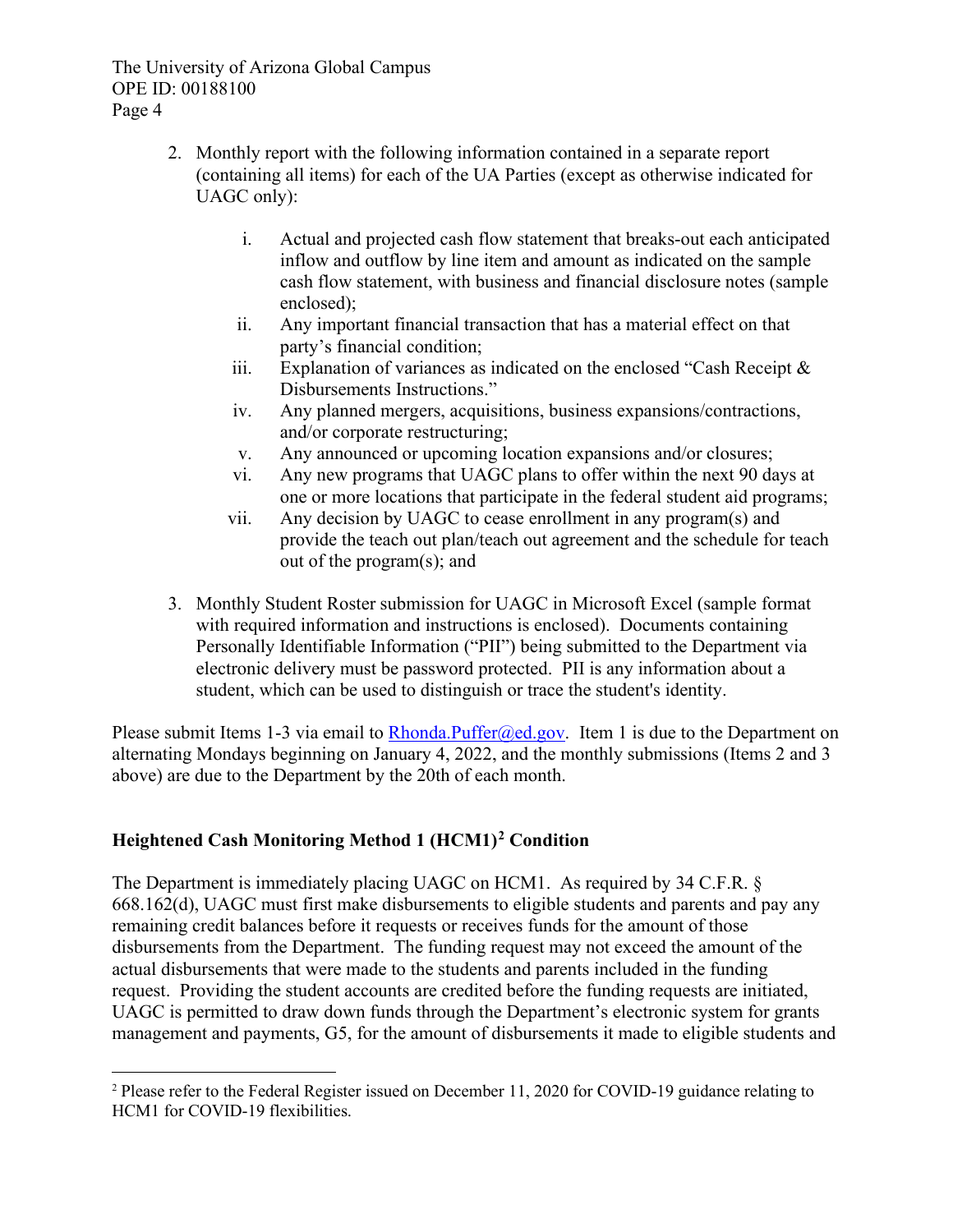parents. All credit balances must be paid prior to draw down of funds, even if the student/parent signed a credit balance authorization in the past. The use of credit balance authorization forms is prohibited.

The Records First requirement also means that institutions on HCM1 that are participating in the Direct Loan ("DL") program will have their Current Funding Level ("CFL") reduced to the greater of Net Approved and Posted Disbursements ("NAPD") or Net Draws (processed payments less all refunds, returns, offsets, and drawdown adjustments). In the event of returning to Advanced Funded status, UAGC must continue processing DL awards as Records First until the next DL global funding increase is processed. See

<https://ifap.ed.gov/sites/default/files/attachments/2020-08/2021FSAHbkVol4Ch2.pdf> for additional information.

# **Notification Condition**

UAGC is also required to submit the following notifications to Rhonda. Puffer  $@ed.gov$  and via the Document Management System found at the Common Origination and Disbursement Web Site:<https://cod.ed.gov/cod/LoginPage> no later than 10 days after any of the oversight or financial events, as described below, occur. UAGC must also include with the information it submits, written notice that details the circumstances surrounding the event(s) and, if necessary, what steps it has taken or plans to take, to resolve the issue. Please upload your response into the *HCM1 Monitoring* folder. (Please refer to the *Presentation Title: Partner Eligibility and Oversight Services Document Center* training podcast posted to the Knowledge Center web site for specific uploading instructions: [Partner Eligibility and Oversight Services Document Center |](https://fsapartners.ed.gov/knowledge-center/library/podcasts/2020-08-14/partner-eligibility-and-oversight-services-document-center)  [Knowledge Center.](https://fsapartners.ed.gov/knowledge-center/library/podcasts/2020-08-14/partner-eligibility-and-oversight-services-document-center))

- Any adverse action against any of the UA Parties, including probation or similar action, taken against the by its accrediting agency, state or other federal agency;
- Any event that causes any of the UA Parties or any related entity as defined in the Statement of Financial Accounting Standards (SFAS) 57, Accounting Standards Codification (ASC) 850, to realize any liability that was noted as a contingent liability in any of the UA Parties' or related entity's most recent audited financial statements;
- Any violation by any of the UA Parties of any loan agreement;
- Any failure of the UA Parties to make a payment in accordance with its debt obligations that results in a creditor filing suit to recover funds under those obligations;
- Any withdrawal of owner's equity/net assets from any of the UA Parties by any means. including by declaring a dividend;
- Any losses that are unusual in nature or infrequently occur or both as defined in accordance with Accounting Standards Update 2015-01 and ASC 225; or
- Any filing of a petition by any of the UA Parties for relief in bankruptcy court or similar proceeding, including a state or federal receivership.